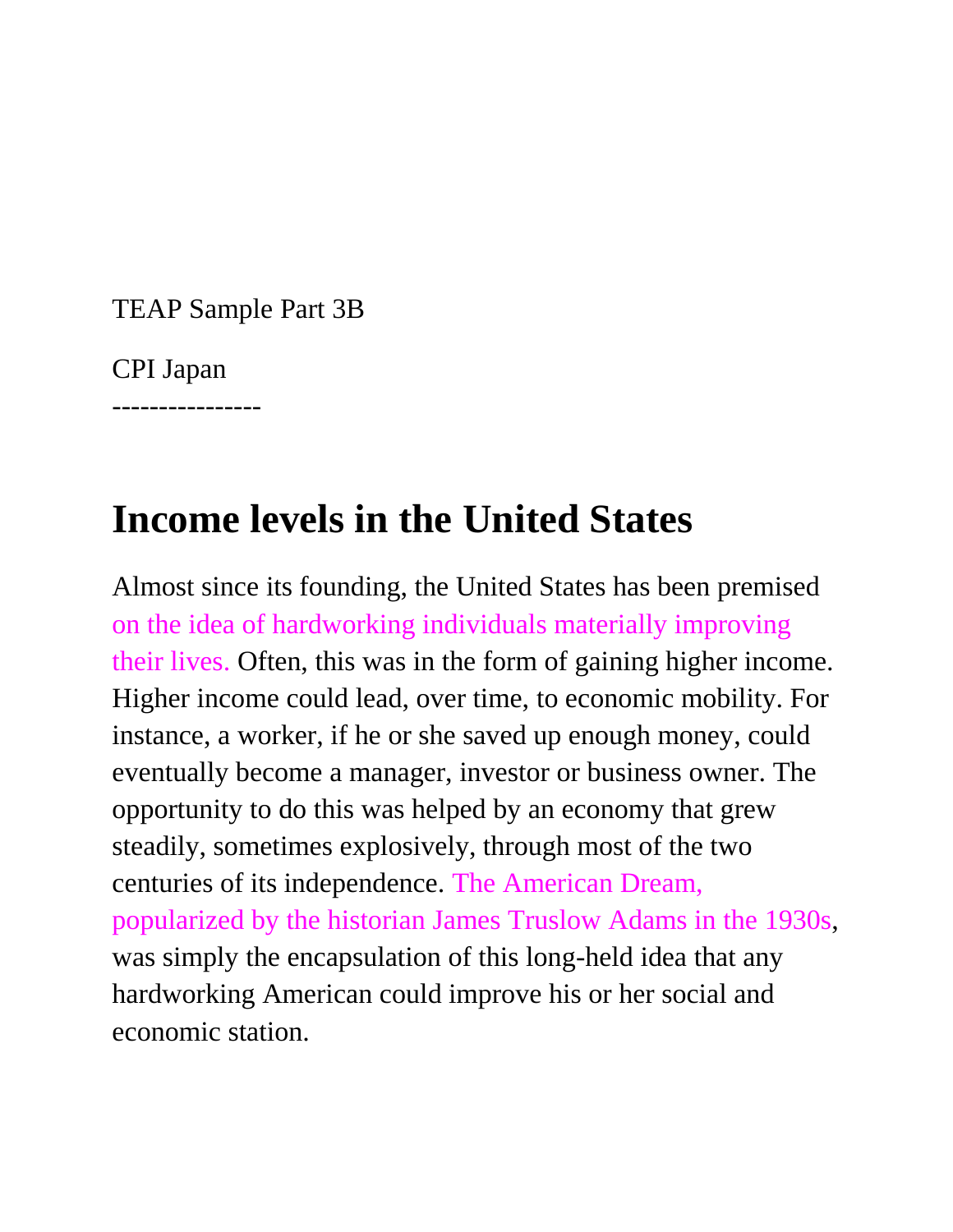By the late 1970s, however, that dream was coming into question. Inflation-adjusted median incomes began to flatten during that decade, and have remained flat or declined since. In fact, since the 1970s, inflation-adjusted male median incomes have fallen by 6%. Women entered the workplace later than men, and for some decades their median incomes grew; however, since 2000, their median incomes have likewise fallen by 6%. Yet, while median income has stagnated, top-tier incomes have trended strongly upward. By 2012, 1% of Americans were earning 22.5% of all American income, while 90% were earning only 49.6% of it. This concentration of income among the top earners of the nation was created by multiple factors, perhaps prime among them, automation and globalization.

Globalization, or the ability to produce, buy, and sell relatively freely across the world, incentivized many firms to offshore- shift production operations from the United States--to lowerwage emerging markets. Firms that retained operations in the United States were in many instances able to keep wages low, in part, through an implicit threat of such offshoring. Indeed, American workers whose jobs were directly exposed to offshoring or import competition experienced a 2.7% decline in real income. The effects of automation are more mixed, if not more controversial. Automation has resulted in greater demand for highly-skilled workers such as engineers or computer programmers, but less demand and lower income for unskilled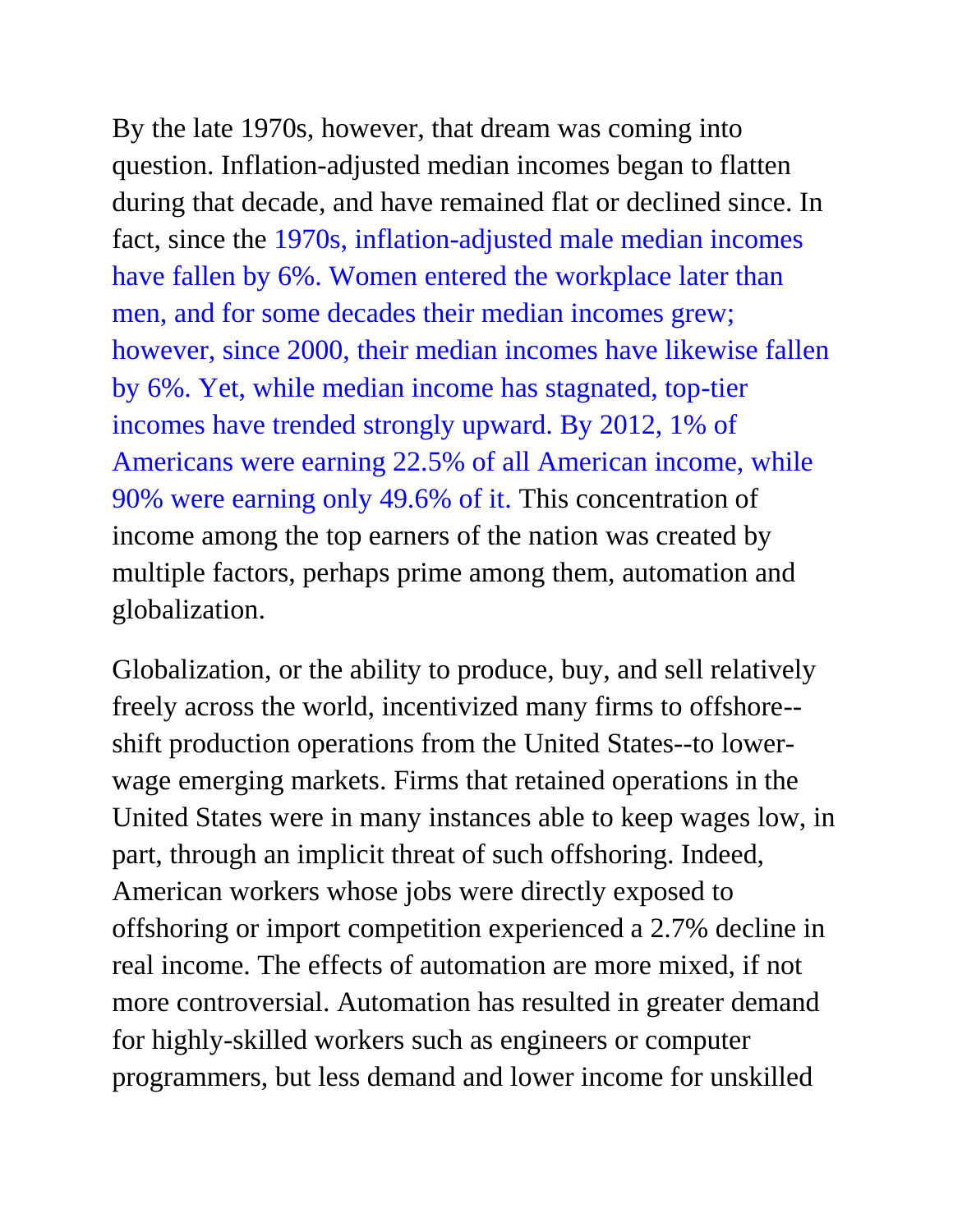or semiskilled workers such as assembly line workers. While economists and technologists disagree over the long-term impact of automation on income and jobs, a consensus has emerged that, at the least, automation is causing a substantial and painful, if at best only temporary, dislocation of unskilled worker incomes.

Yet, even as median incomes have flattened, those same forces of automation and globalization have created tremendous new opportunities for Americans who are well-positioned to take advantage. CEOs of large American firms have been the most obvious beneficiaries, but this new class of upper-income Americans also included investors, small business owners, celebrities and athletes, venture capitalists, IT developers and media developers. University of Toronto economist Richard Florida calls these high-performing and well-compensated individuals "the creative class," a group with specialized knowledge sets that may continue to earn the largest share of American income.

Despite all this, economic mobility is still high in the country. One study by a group of Harvard economists indicated that such mobility had essentially been unchanged. In 1971, a poor American child had an 8.4% chance of reaching the upper class. In 1993, the chance of that poor child rising was 9.0%.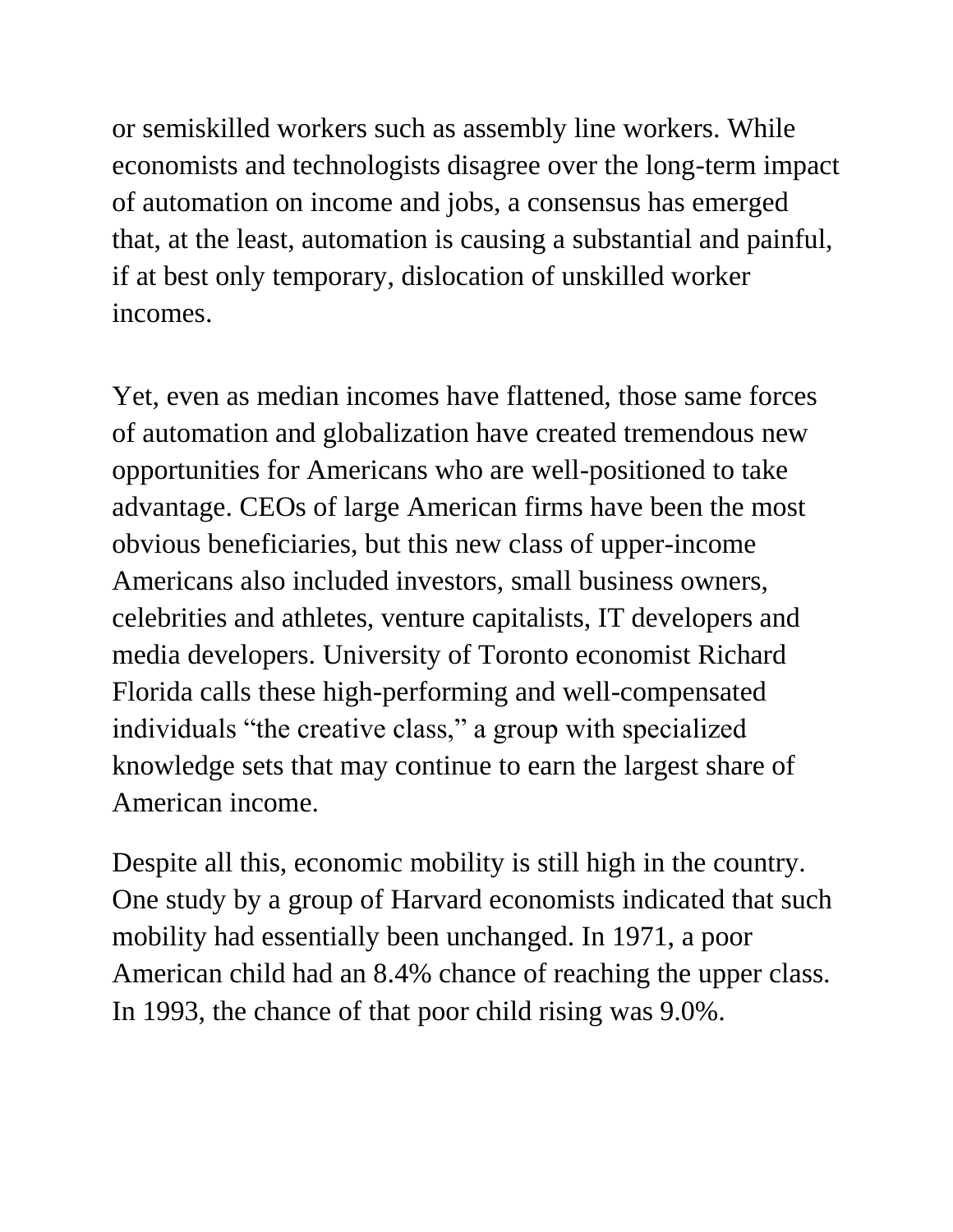The paradox of steady social mobility in a period of widening income gaps may be explained in part because it is still possible for even poor Americans to acquire the knowledge that can propel them into the upper class. George Mason University professor Tyler Cowen notes that online education, with its rapidly declining costs, may play a key role here. Education, either academic or vocational, may now be the firm determiner of both income and economic mobility in the country.

#### **James Truslow Adams popularized the a long-held idea that**

1 the American Dream is sometimes much more of a myth than reality

2 Americans are entitled to a good life because of their history

3 savings are necessary to ensure a reasonably good quality of life

4 rewards usually flow to people willing to make an effort at achievement

#### **Which of the following is true according to the second paragraph?**

1 incomes have not been properly measured by inflationadjusted techniques

2 income trends have diverged between classes of Americans 3 median income stagnation has had a negative impact on the American economy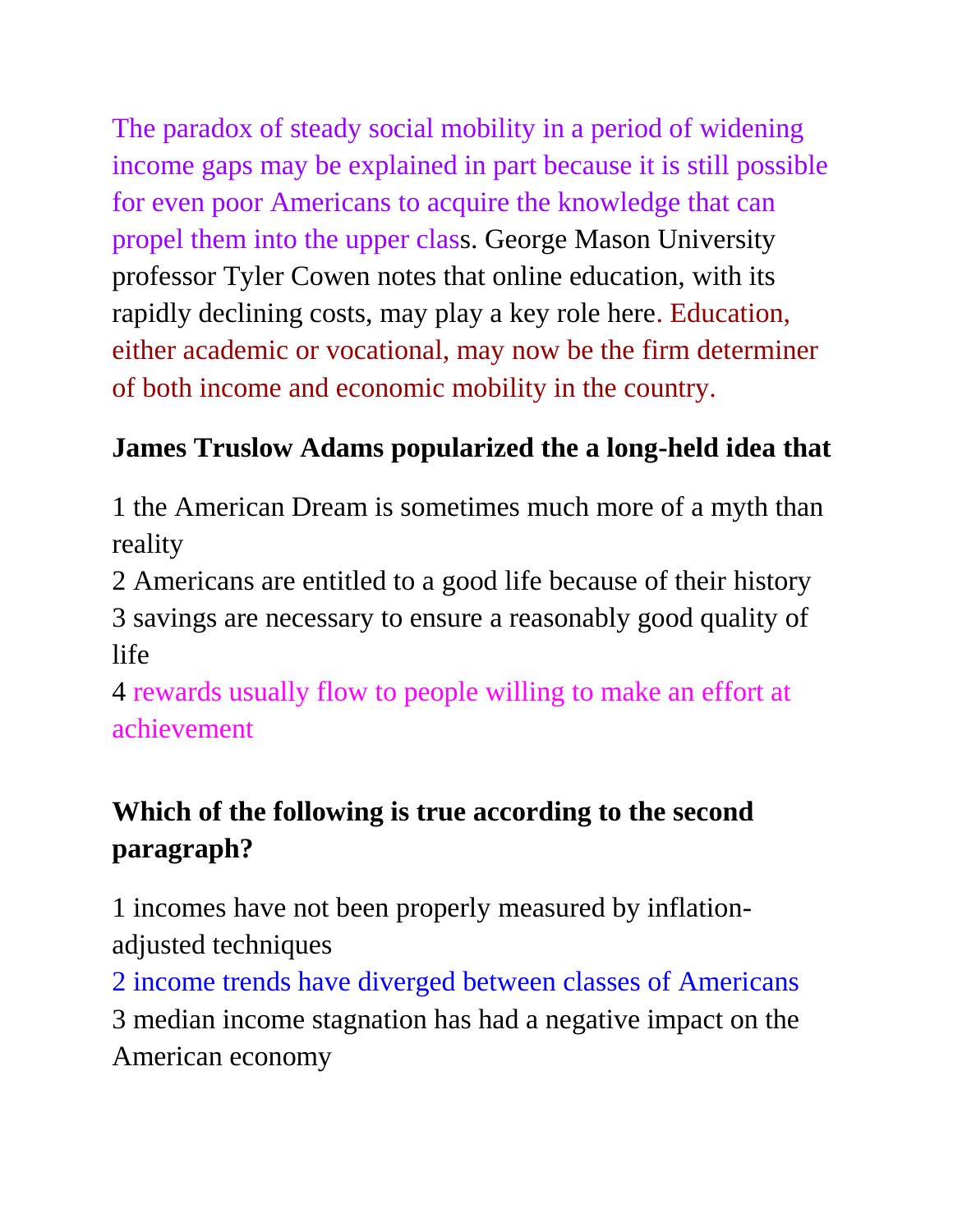4 women have been experiencing slower income gains than men since the 1970s

### **In the third paragraph, what does the author describe as a "consensus?**

1 automation has resulted in far lower incomes for most Americans

2 globalization and automation have had mixed results on unskilled workers

3 the results of automation on workers have been very large 4 globalization has forced many workers to accept temporary jobs

### **According to Richard Florida, who are members of the "creative class?"**

1 people with exceptional literary creativity

2 individuals with in-demand and unique abilities

3 people who thoroughly understand the knowledge-based economy

4 groups that teach special technologies to otherwise unskilled workers

## **According to the author, economic mobility in America has remained relatively steady because**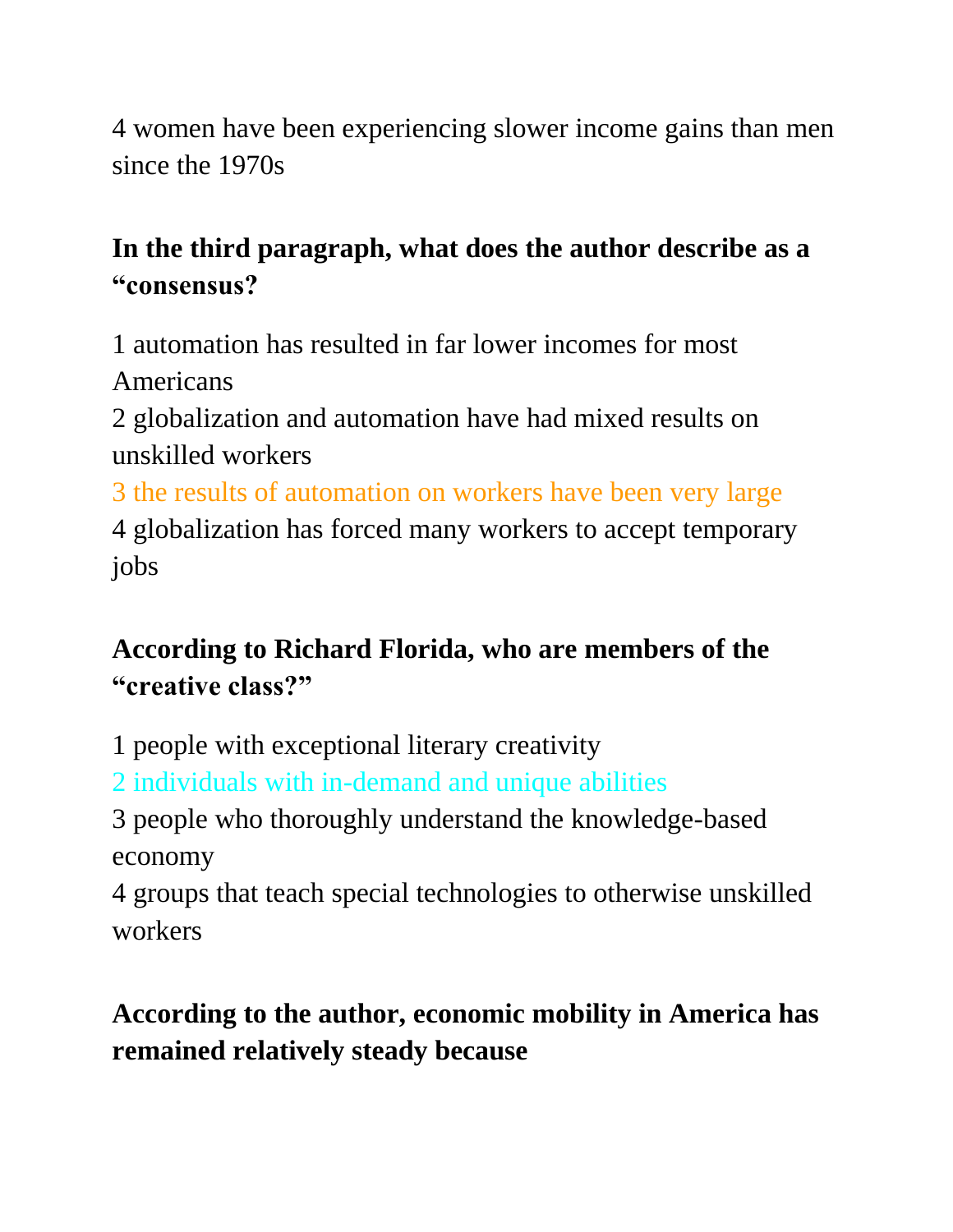1 it is still possible to upgrade one's technical expertise 2 poor people are working much harder than rich people to improve their lives

3 income levels are now rising across most of the country 4 poverty has traditionally not been a serious barrier to success in the country

#### **The conclusion of the passages suggests that**

1 the upper economic class of the United States is becoming much smaller

2 severe income gaps are unavoidable in a modern economy 3 the American government may increase funding for education 4 workers without special talents may continue to struggle

economically

#### **Select Sources**

*Average is Over, Tyler Cowen The Great Stagnation*, Tyler Cowen *Race Against the Machine*, Erik Brynjolffson and Andrew MacAfee *The Second Machine Age,* Erik Brynjolffson and Andrew MacAfee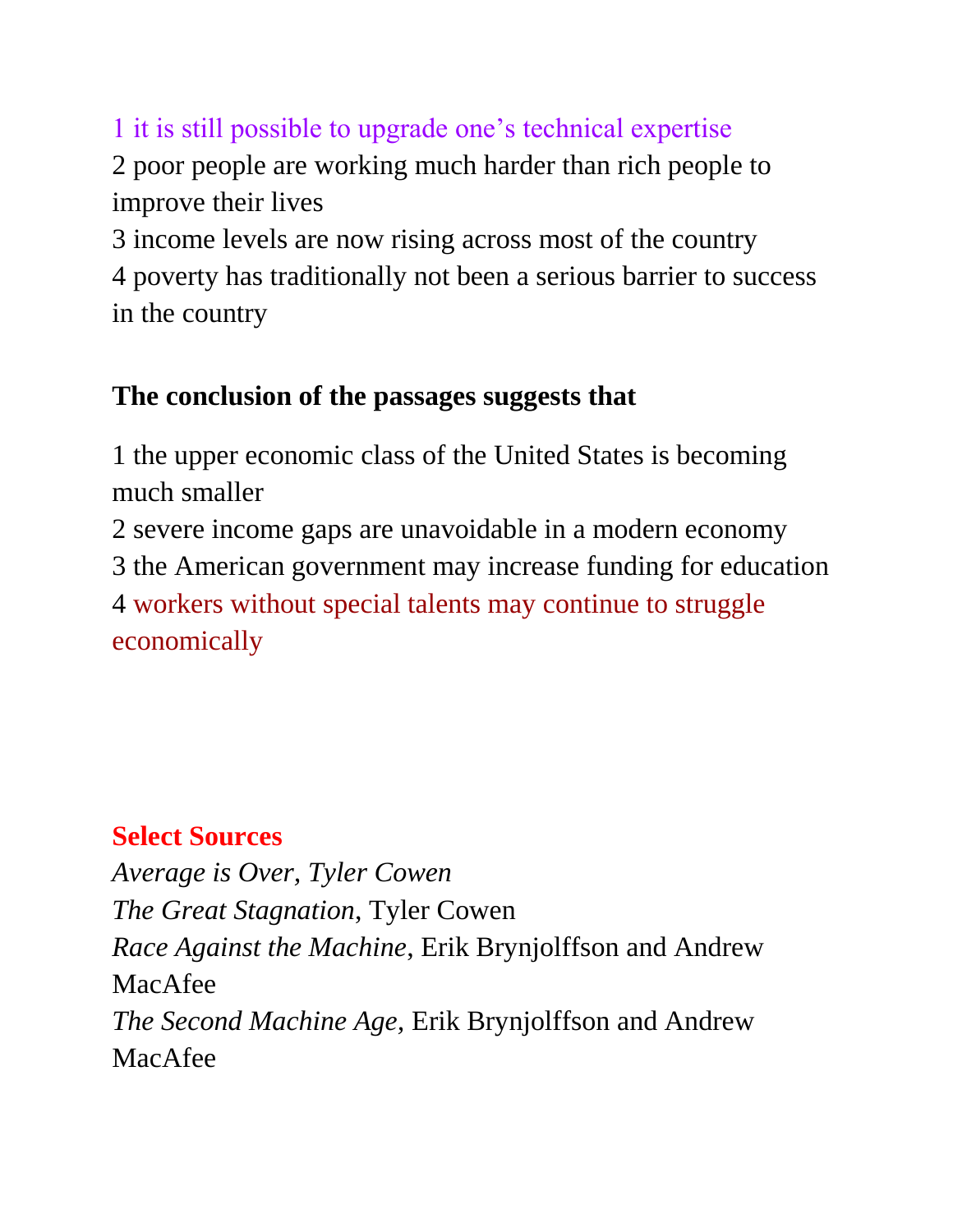**EARNINGS** of people ages 25-64



NOTE: Adjusted for inflation, in 2010 dollars.

Source: U.S. Census via The Hamilton Project, The Brookings Institution THE NEW YORK TIMES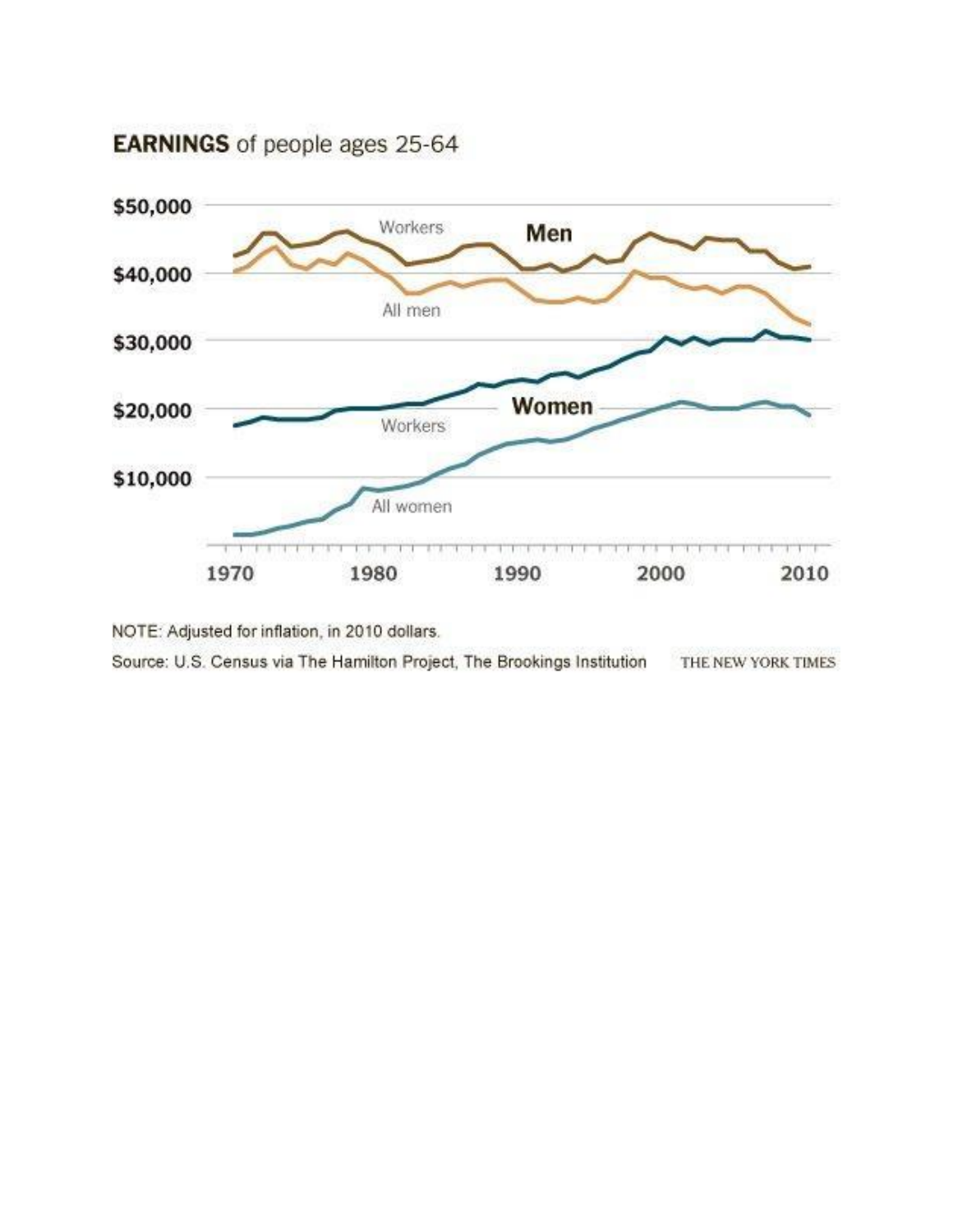

[http://www.economist.com/news/united-states/21595437](http://www.economist.com/news/united-states/21595437-america-no-less-socially-mobile-it-was-generation-ago-mobility-measured) [america-no-less-socially-mobile-it-was-generation-ago](http://www.economist.com/news/united-states/21595437-america-no-less-socially-mobile-it-was-generation-ago-mobility-measured)[mobility-measured](http://www.economist.com/news/united-states/21595437-america-no-less-socially-mobile-it-was-generation-ago-mobility-measured)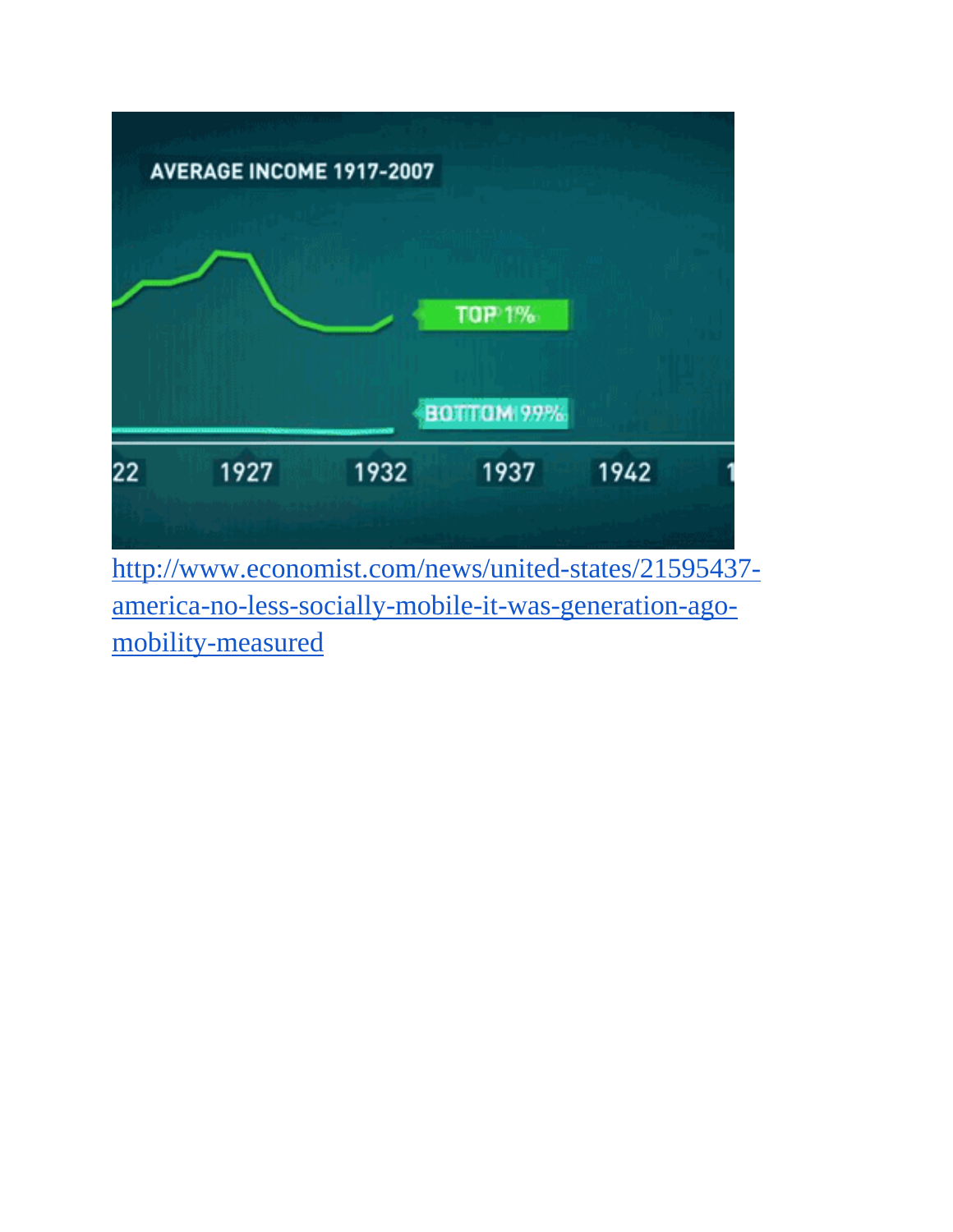# As mobile as before

Probability\* of reaching top income quintile at age 26 by year of birth and parental income, %



They find that none of these measures has changed much (see chart). In 1971 a child from the poorest fifth had an 8.4% chance of making it to the top quintile. For a

he study confirms previous findings that America's social mobility is low compared with many European countries. (In Denmark, a poor child has twice as much chance of making it to the top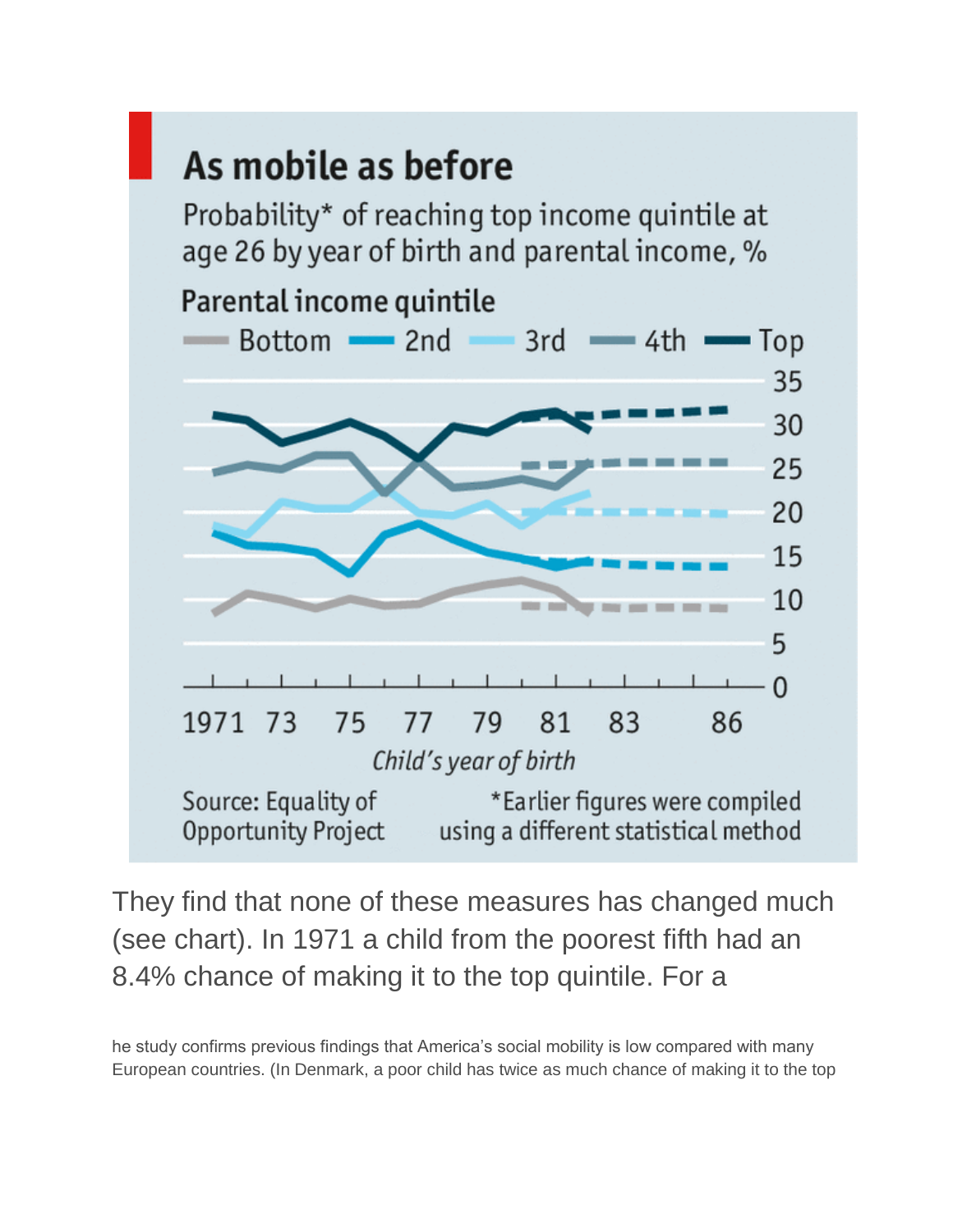quintile as in America.) But it challenges several smaller recent studies that concluded that America had become less socially mobile.

Most likely, the answer lies in the nature of America's inequality, whose main characteristic is the soaring share of overall income going to the top 1% (from 10% in 1980 to 22% in 2012). The correlation between vast wealth accruing to a tiny elite and the ability of people to move between the rest of the rungs of the income ladder may be small—at least for now.

Second, if the gains of growth are going mostly to those at the top, that bodes ill for those whose skills are less in demand. Many economists worry that living standards for the non-elite will stagnate for a long time.

Third, although social mobility has not changed much over time, it varies widely from place to place. In a second paper, the economists crunch their tax statistics by region. They find that the probability of a child born into the poorest fifth of the population in San Jose, California making it to the top is 12.9%, not much lower than in Denmark. In Charlotte, North Carolina it is 4.4%, far lower than anywhere else in the rich world.

economists found five factors that were correlated with differences in social mobility in different parts of America: residential segregation (whether by income or race); the quality of schooling; family structure (eg, how many children live with only one parent); "social capital" (such as taking part in community groups); and inequality (particularly income gaps among those outside the top 1%). Social mobility is higher in integrated places with good schools, strong families, lots of community spirit and smaller income gaps within the broad middle class. Not a bad agenda for politicians to push, if only they knew how.

The study, by a clutch of economists at Harvard University and the University of California, Berkeley, is far bigger than any previous effort to measure social mobility. The economists crunch numbers from over 40m tax returns of people born between 1971 and 1993 (with all identifying information removed). They focus on mobility between generations and use several ways to measure it, including the correlation of parents' and children's income, and the odds that a child born into the bottom fifth of the income distribution will climb all the way up to the top fifth.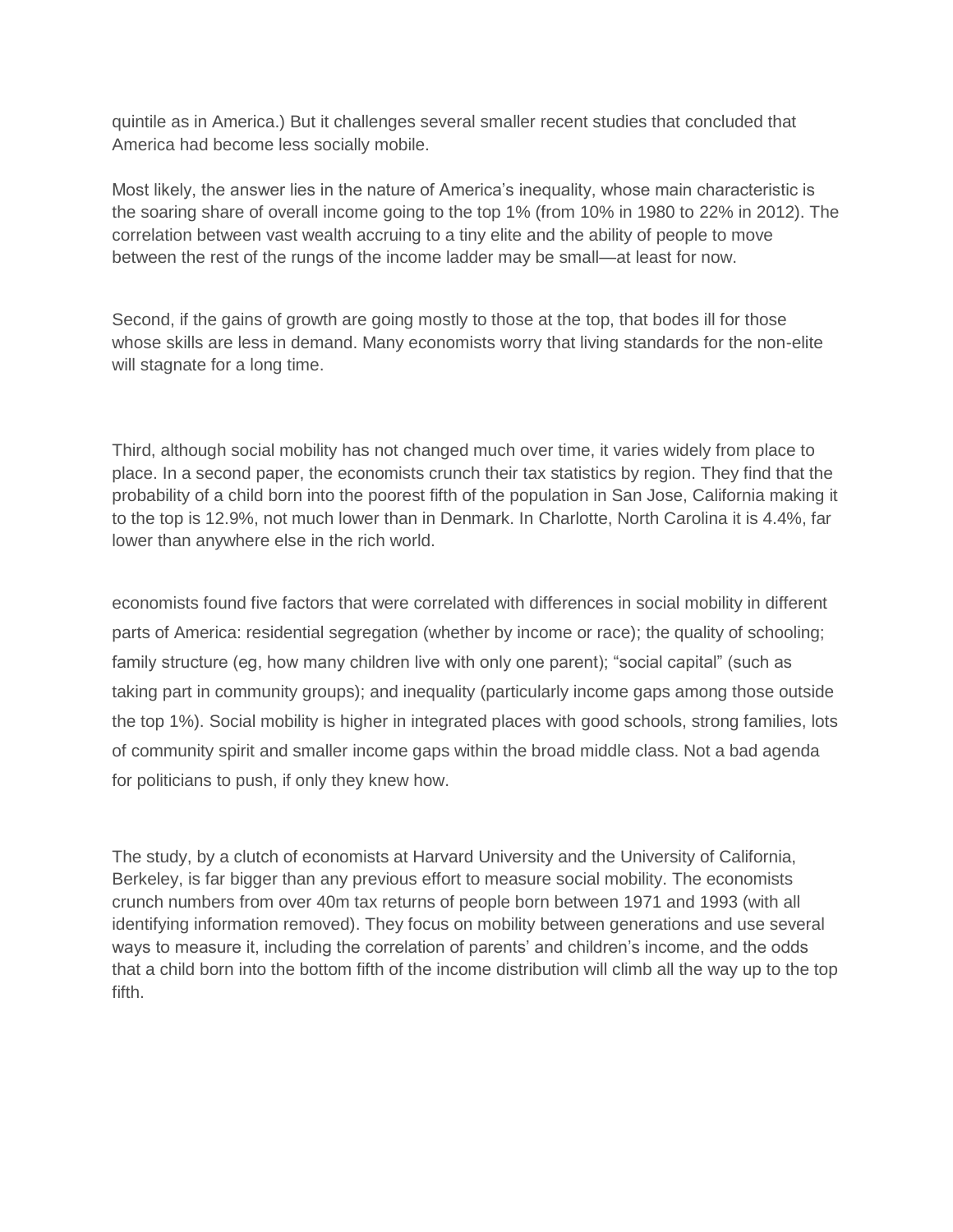# As mobile as before

Probability\* of reaching top income quintile at age 26 by year of birth and parental income, %



They find that none of these measures has changed much (see chart). In

<http://www.bls.gov/ooh/highest-paying.htm>

[http://www.thestreet.com/story/11502637/1/the-industrial](http://www.thestreet.com/story/11502637/1/the-industrial-evolution.html)[evolution.html](http://www.thestreet.com/story/11502637/1/the-industrial-evolution.html)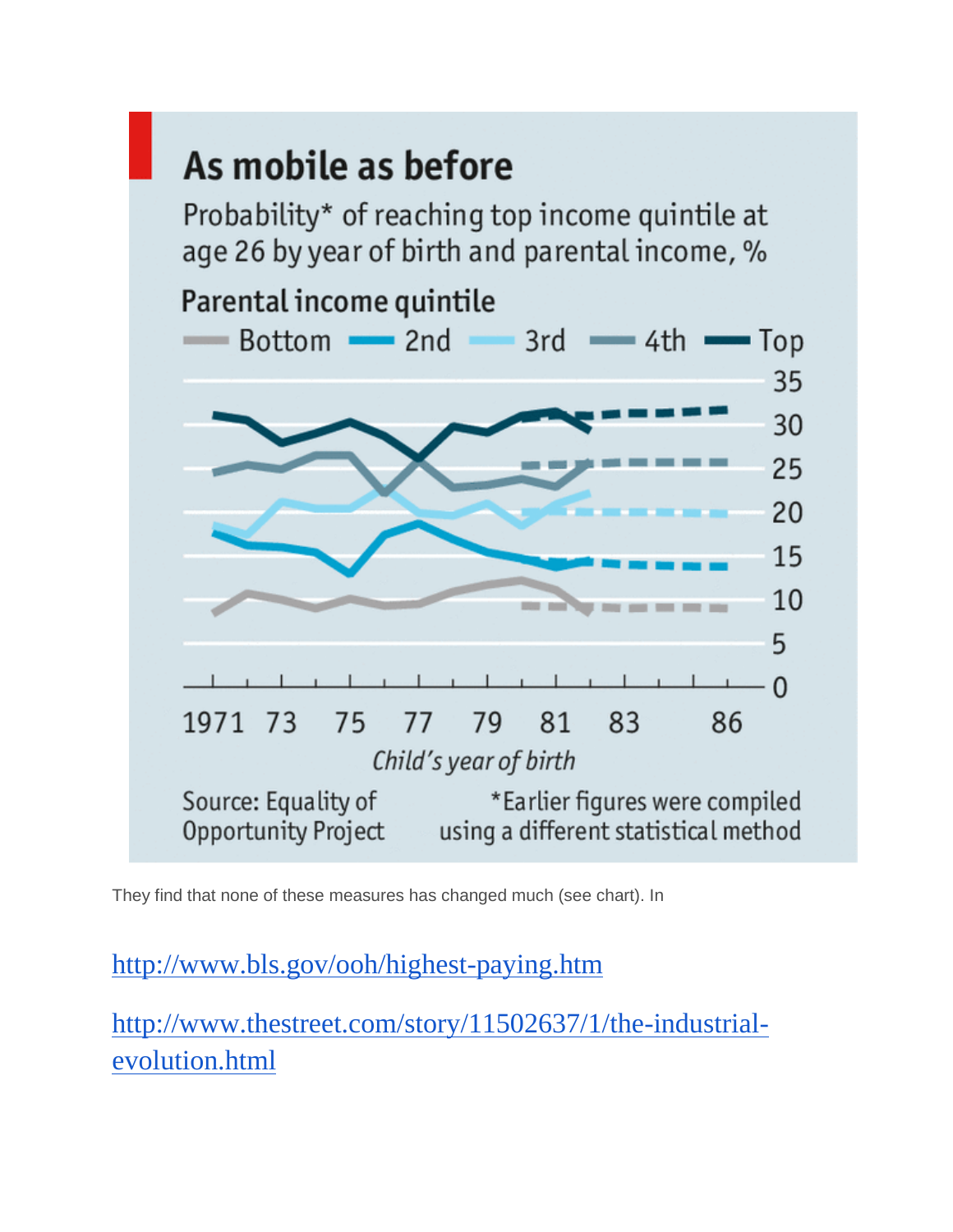By 2050, 70% of people in big cities. (City 2.0) Population increase from 3.6 billion to 6.0 billion.

The Big Sort

Great Inver

[http://www.pewresearch.org/fact-tank/2013/12/05/u-s-income](http://www.pewresearch.org/fact-tank/2013/12/05/u-s-income-inequality-on-rise-for-decades-is-now-highest-since-1928/)[inequality-on-rise-for-decades-is-now-highest-since-1928/](http://www.pewresearch.org/fact-tank/2013/12/05/u-s-income-inequality-on-rise-for-decades-is-now-highest-since-1928/)

Saez's preliminary estimates for 2012 (which will be updated next month) have that group receiving nearly 22.5% of all pretax income, while the bottom 90%'s share is below 50% for the first time ever (49.6%, to be precise).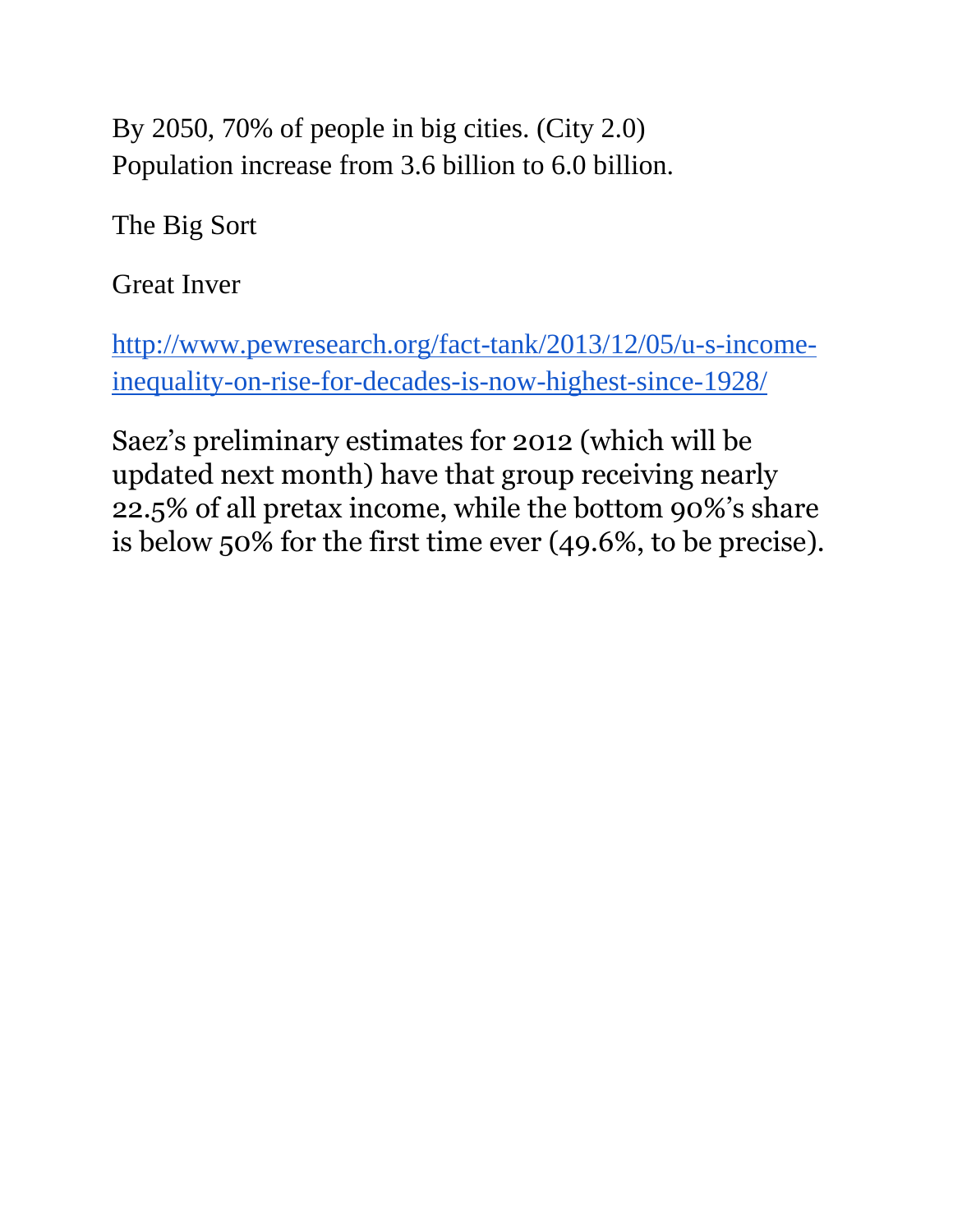**EARNINGS** of people ages 25-64



NOTE: Adjusted for inflation, in 2010 dollars.

Source: U.S. Census via The Hamilton Project, The Brookings Institution THE NEW YORK TIMES

sion

[http://economix.blogs.nytimes.com/2012/10/22/the](http://economix.blogs.nytimes.com/2012/10/22/the-uncomfortable-truth-about-american-wages/?_r=0)uncomfortable-truth-about-american-wages/?  $r=0$ 

Since 2000, the earnings of the median woman have fallen by 6 percent.

that the median earnings for prime-age (25-64) working men have declined slightly from 1970 to 2010, falling by 4 percent after adjusting for inflation

-----------

*Marriage*: In 1960, extremely high proportions of whites in both Belmont and Fishtown were married—94% in Belmont and 84% in Fishtown. In the 1970s, those percentages declined about equally in both places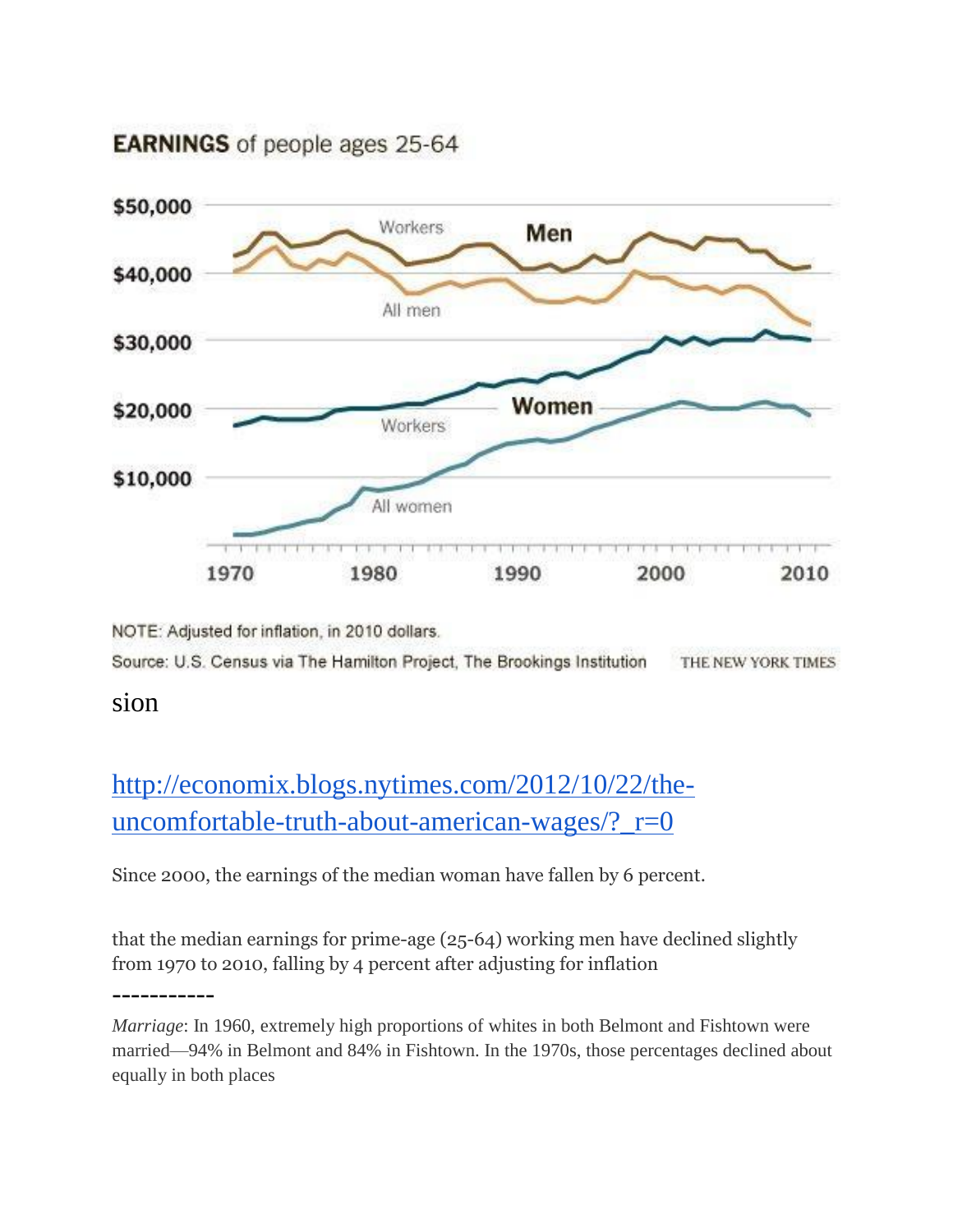Then came the great divergence. In Belmont, marriage stabilized during the mid-1980s, standing at 83% in 2010. In Fishtown, however, marriage continued to slide; as of 2010, a minority (just 48%) were married. The gap in marriage between Belmont and Fishtown grew to 35 percentage points, from just 10.

In 1960, just 2% of all white births were nonmarital. When we first started recording the education level of mothers in 1970, 6% of births to white women with no more than a highschool education—women, that is, with a Fishtown education—were out of wedlock. By 2008, 44% were nonmarital. Among the college-educated women of Belmont, less than 6% of all births were out of wedlock as of 2008, up from 1% in 1970.

That percentage went from a low of 3% in 1968 to 12% in 2008. Twelve percent may not sound like much until you think about the men we're talking about: in the prime of their working lives, their 30s and 40s, when, according to hallowed

Similarly large clusters of SuperZIPs can be found around New York City, Los Angeles, the San Francisco-San Jose corridor, Boston and a few of the nation's other largest cities. Because running major institutions in this country usually means living near one of these cities, it works out that the nation's power elite does in fact live in a world that is far more culturally rarefied and isolated than the world of the power elite in 1960.

#### [http://www.wsj.com/articles/SB10001424052970204301404577](http://www.wsj.com/articles/SB10001424052970204301404577170733817181646) [170733817181646](http://www.wsj.com/articles/SB10001424052970204301404577170733817181646)

[http://higley1000.com/about-this-site/methodology/top-urban](http://higley1000.com/about-this-site/methodology/top-urban-neighborhoods-by-mean-household-income)[neighborhoods-by-mean-household-income](http://higley1000.com/about-this-site/methodology/top-urban-neighborhoods-by-mean-household-income)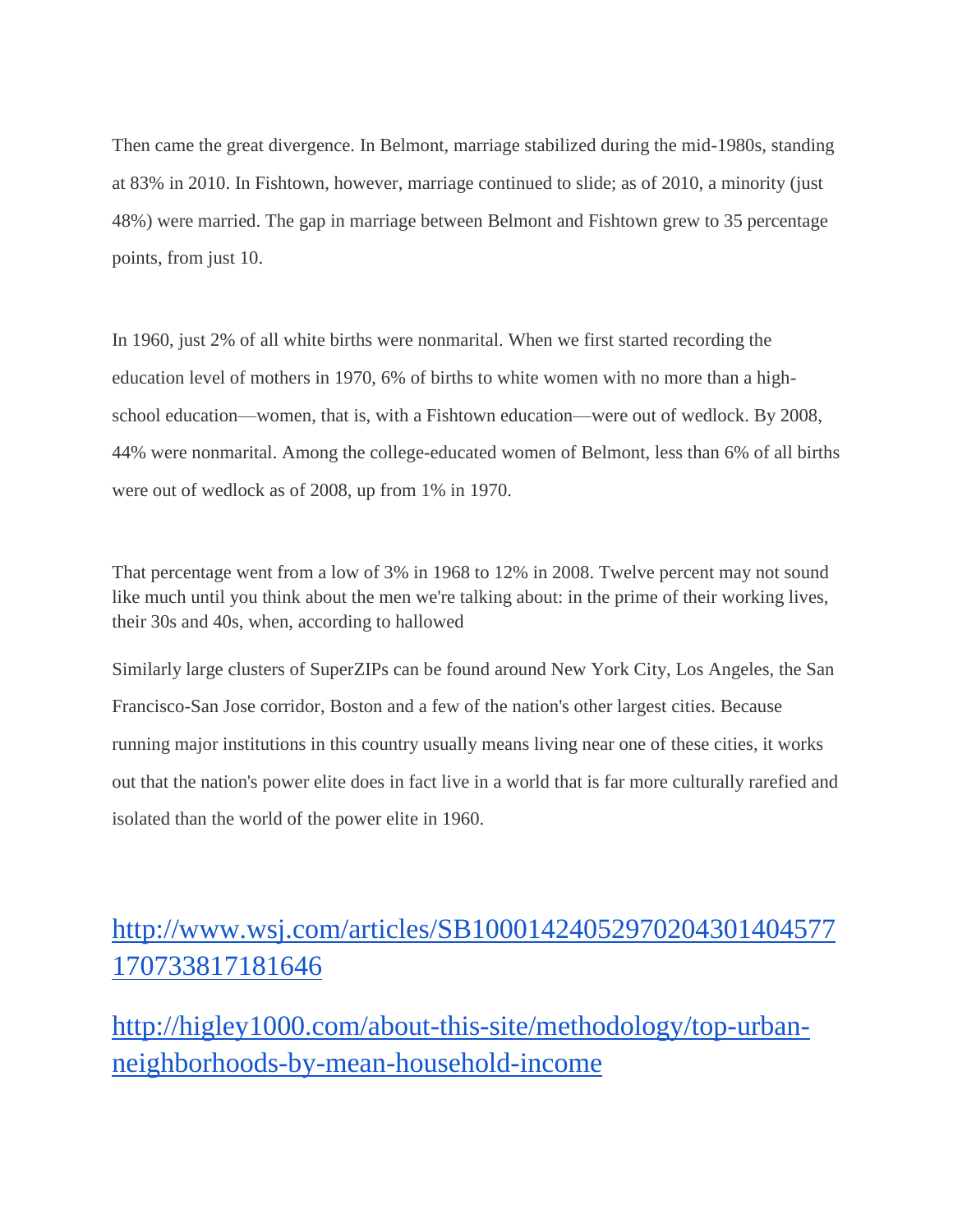[http://www.citylab.com/politics/2014/10/the-fading-distinction](http://www.citylab.com/politics/2014/10/the-fading-distinction-between-city-and-suburb/381096/)[between-city-and-suburb/381096/](http://www.citylab.com/politics/2014/10/the-fading-distinction-between-city-and-suburb/381096/)

<http://www.nber.org/papers/w21027.pdf>

results indicate that a ten percentage point increase in occupational exposure to import competition is associated with a 2.7 percent decline in real wages for workers who perform routine tasks

[http://www.ted.com/conversations/13603/will\\_automation\\_lead](http://www.ted.com/conversations/13603/will_automation_lead_to_econom.html) [\\_to\\_econom.html](http://www.ted.com/conversations/13603/will_automation_lead_to_econom.html)

[https://www.economicdynamics.org/meetpapers/2014/paper\\_16](https://www.economicdynamics.org/meetpapers/2014/paper_162.pdf) [2.pdf](https://www.economicdynamics.org/meetpapers/2014/paper_162.pdf)

[http://www.technologyreview.com/featuredstory/515926/how](http://www.technologyreview.com/featuredstory/515926/how-technology-is-destroying-jobs/)[technology-is-destroying-jobs/](http://www.technologyreview.com/featuredstory/515926/how-technology-is-destroying-jobs/)

. Then, beginning in 2000, the lines diverge; productivity continues to rise robustly, but employment suddenly wilts. By 2011, a significant gap appears between the two lines, showing economic growth with no parallel increase in job creation. Brynjolfsson and McAfee call it the "great decoupling." And Brynjolfsson says he is confident that technology is behind both the healthy growth in productivity and the weak growth in jobs.